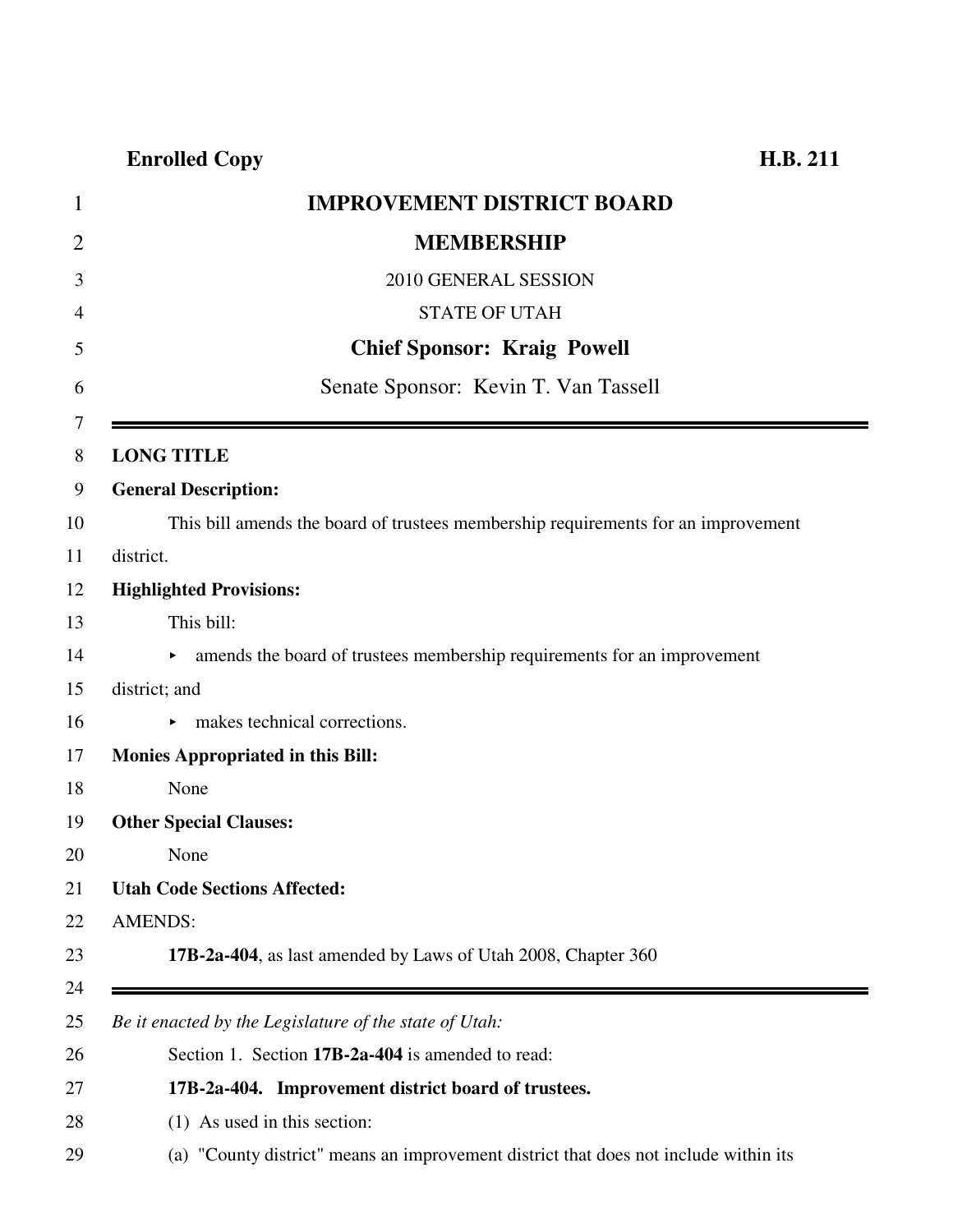**H.B. 211 Enrolled Copy**

| 30 | boundaries any territory of a municipality.                                                         |
|----|-----------------------------------------------------------------------------------------------------|
| 31 | (b) "County member" means a member of a board of trustees of a county district.                     |
| 32 | (c) "Electric district" means an improvement district that was created for the purpose              |
| 33 | of providing electric service.                                                                      |
| 34 | (d) "Included municipality" means a municipality whose boundaries are entirely                      |
| 35 | contained within but do not coincide with the boundaries of an improvement district.                |
| 36 | (e) "Municipal district" means an improvement district whose boundaries coincide                    |
| 37 | with the boundaries of a single municipality.                                                       |
| 38 | (f) "Regular district" means an improvement district that is not a county district,                 |
| 39 | electric district, or municipal district.                                                           |
| 40 | (g) "Remaining area" means the area of a regular district that:                                     |
| 41 | (i) is outside the boundaries of an included municipality; and                                      |
| 42 | (ii) includes the area of an included municipality whose legislative body elects, under             |
| 43 | Subsection $(4)(a)(ii)$ , not to appoint a member to the board of trustees of the regular district. |
| 44 | (h) "Remaining area member" means a member of a board of trustees of a regular                      |
| 45 | district who is appointed, or, if applicable, elected to represent the remaining area of the        |
| 46 | district.                                                                                           |
| 47 | (2) The legislative body of the municipality included within a municipal district may:              |
| 48 | (a) elect, at the time of the creation of the district, to be the board of trustees of the          |
| 49 | district; and                                                                                       |
| 50 | (b) adopt at any time a resolution providing for:                                                   |
| 51 | (i) the election of board of trustees members, as provided in Section 17B-1-306; or                 |
| 52 | (ii) the appointment of board of trustees members, as provided in Section 17B-1-304.                |
| 53 | (3) The legislative body of a county whose unincorporated area is partly or completely              |
| 54 | within a county district may:                                                                       |
| 55 | (a) elect, at the time of the creation of the district, to be the board of trustees of the          |
| 56 | district; and                                                                                       |
| 57 | (b) adopt at any time a resolution providing for:                                                   |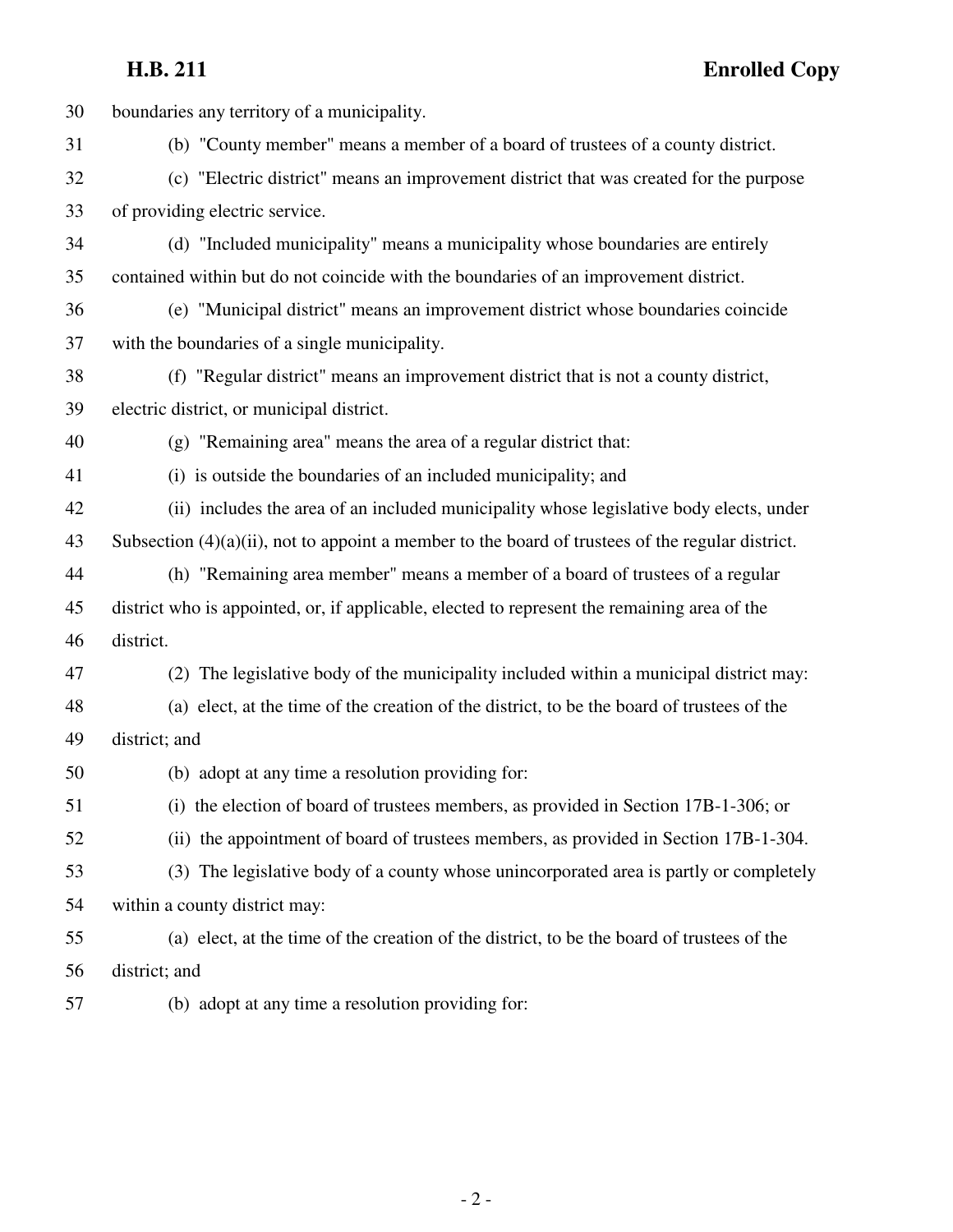# **Enrolled Copy H.B. 211**

| 58 | (i) the election of board of trustees members, as provided in Section 17B-1-306; or              |
|----|--------------------------------------------------------------------------------------------------|
| 59 | (ii) the appointment of board of trustees members, as provided in Section 17B-1-304.             |
| 60 | $(4)$ (a) (i) Except as provided in Subsection $(4)(a)(ii)$ , the legislative body of each       |
| 61 | included municipality shall each appoint one member to the board of trustees of a regular        |
| 62 | district.                                                                                        |
| 63 | (ii) The legislative body of an included municipality may elect not to appoint a                 |
| 64 | member to the board under Subsection $(4)(a)(i)$ .                                               |
| 65 | (b) Except as provided in Subsection (5), the legislative body of each county whose              |
| 66 | boundaries include a remaining area shall appoint all other members to the board of trustees of  |
| 67 | a regular district.                                                                              |
| 68 | (5) Each remaining area member of a regular district and each county member of a                 |
| 69 | county district shall be elected, as provided in Section 17B-1-306, if:                          |
| 70 | (a) the petition or resolution initiating the creation of the district provides for              |
| 71 | remaining area or county members to be elected;                                                  |
| 72 | (b) the district holds an election to approve the district's issuance of bonds;                  |
| 73 | (c) for a regular district, an included municipality elects, under Subsection                    |
| 74 | $[(4)(a)(i)(B)]$ (4)(a)(ii), not to appoint a member to the board of trustees; or                |
| 75 | (d) (i) at least 90 days before the municipal general election, a petition is filed with the     |
| 76 | district's board of trustees requesting remaining area members or county members, as the case    |
| 77 | may be, to be elected; and                                                                       |
| 78 | (ii) the petition is signed by registered voters within the remaining area or county             |
| 79 | district, as the case may be, equal in number to at least 10% of the number of registered voters |
| 80 | within the remaining area or county district, respectively, who voted in the last gubernatorial  |
| 81 | election.                                                                                        |
| 82 | (6) Subject to Section 17B-1-302, the number of members of a board of trustees of a              |
| 83 | regular district shall be:                                                                       |
| 84 | (a) the number of included municipalities within the district, if:                               |
| 85 | (i) the number is an odd number; and                                                             |

- 3 -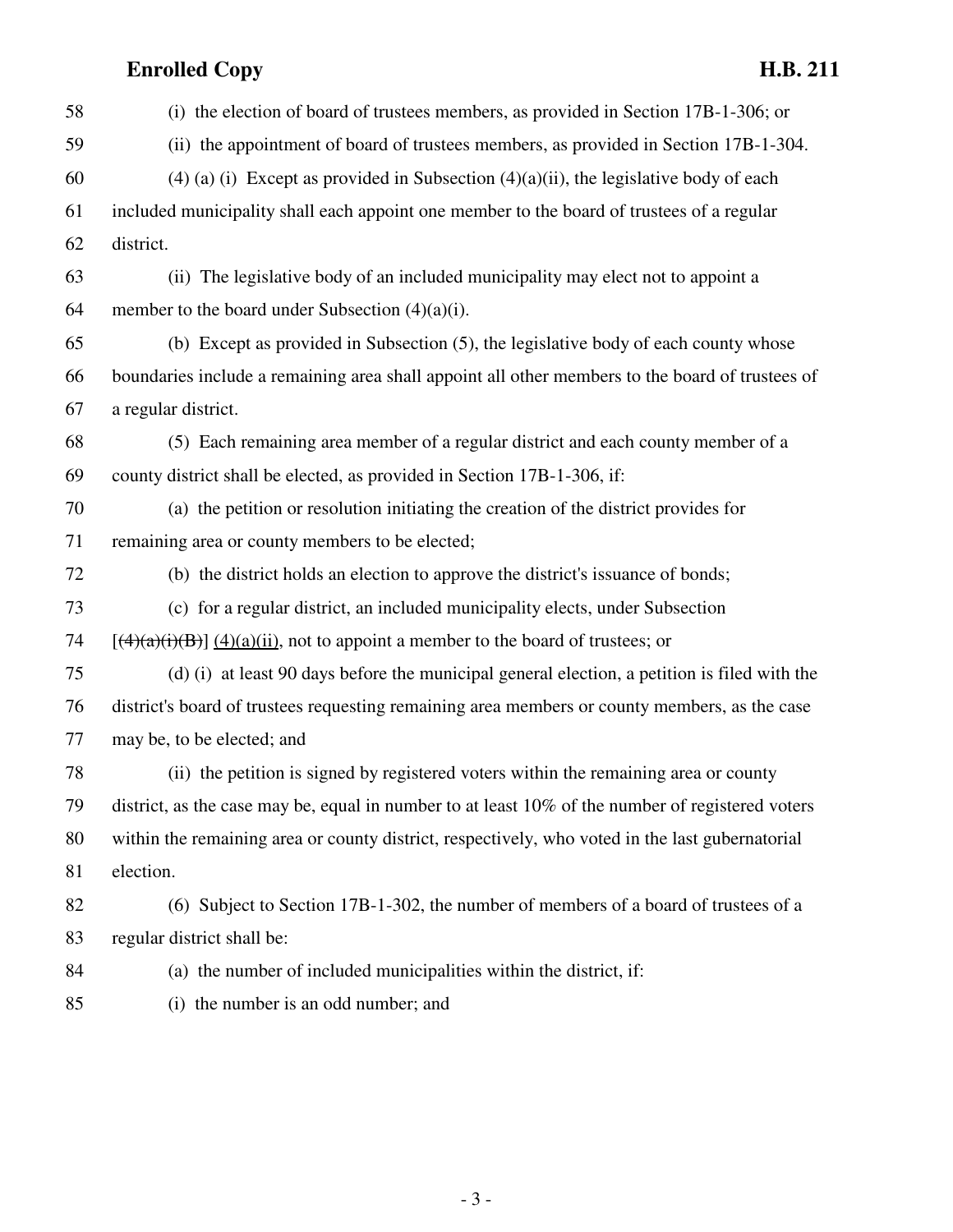# **H.B. 211 Enrolled Copy**

| 86  | (ii) the district does not include a remaining area;                                         |
|-----|----------------------------------------------------------------------------------------------|
| 87  | (b) the number of included municipalities plus one, if the number of included                |
| 88  | municipalities within the district is even; and                                              |
| 89  | (c) the number of included municipalities plus two, if:                                      |
| 90  | (i) the number of included municipalities is odd; and                                        |
| 91  | (ii) the district includes a remaining area.                                                 |
| 92  | $(7)$ (a) Except as provided in Subsection $(7)(b)$ , each remaining area member of the      |
| 93  | board of trustees of a regular district shall reside within the remaining area.              |
| 94  | (b) Notwithstanding Subsection $(7)(a)$ [;] and subject to Subsection $(7)(c)$ , each        |
| 95  | remaining area member shall be chosen from the district at large if:                         |
| 96  | $(i)$ the population of the remaining area is less than 5% of the total district population. |
| 97  | each remaining area member shall be chosen from the district at large.]; or                  |
| 98  | (ii) (A) the population of the remaining area is less than $50\%$ of the total district      |
| 99  | population; and                                                                              |
| 100 | (B) the majority of the members of the board of trustees are remaining area members.         |
| 101 | (c) Application of Subsection $(7)(b)$ may not prematurely shorten the term of any           |
| 102 | remaining area member serving the remaining area member's elected or appointed term on       |
| 103 | May 11, 2010.                                                                                |
| 104 | (8) If the election of remaining area or county members of the board of trustees is          |
| 105 | required because of a bond election, as provided in Subsection (5)(b):                       |
| 106 | (a) a person may file a declaration of candidacy if:                                         |
| 107 | (i) the person resides within:                                                               |
| 108 | (A) the remaining area, for a regular district; or                                           |
| 109 | (B) the county district, for a county district; and                                          |
| 110 | (ii) otherwise qualifies as a candidate;                                                     |
| 111 | (b) the board of trustees shall, if required, provide a ballot separate from the bond        |
| 112 | election ballot, containing the names of candidates and blanks in which a voter may write    |
| 113 | additional names; and                                                                        |
|     |                                                                                              |